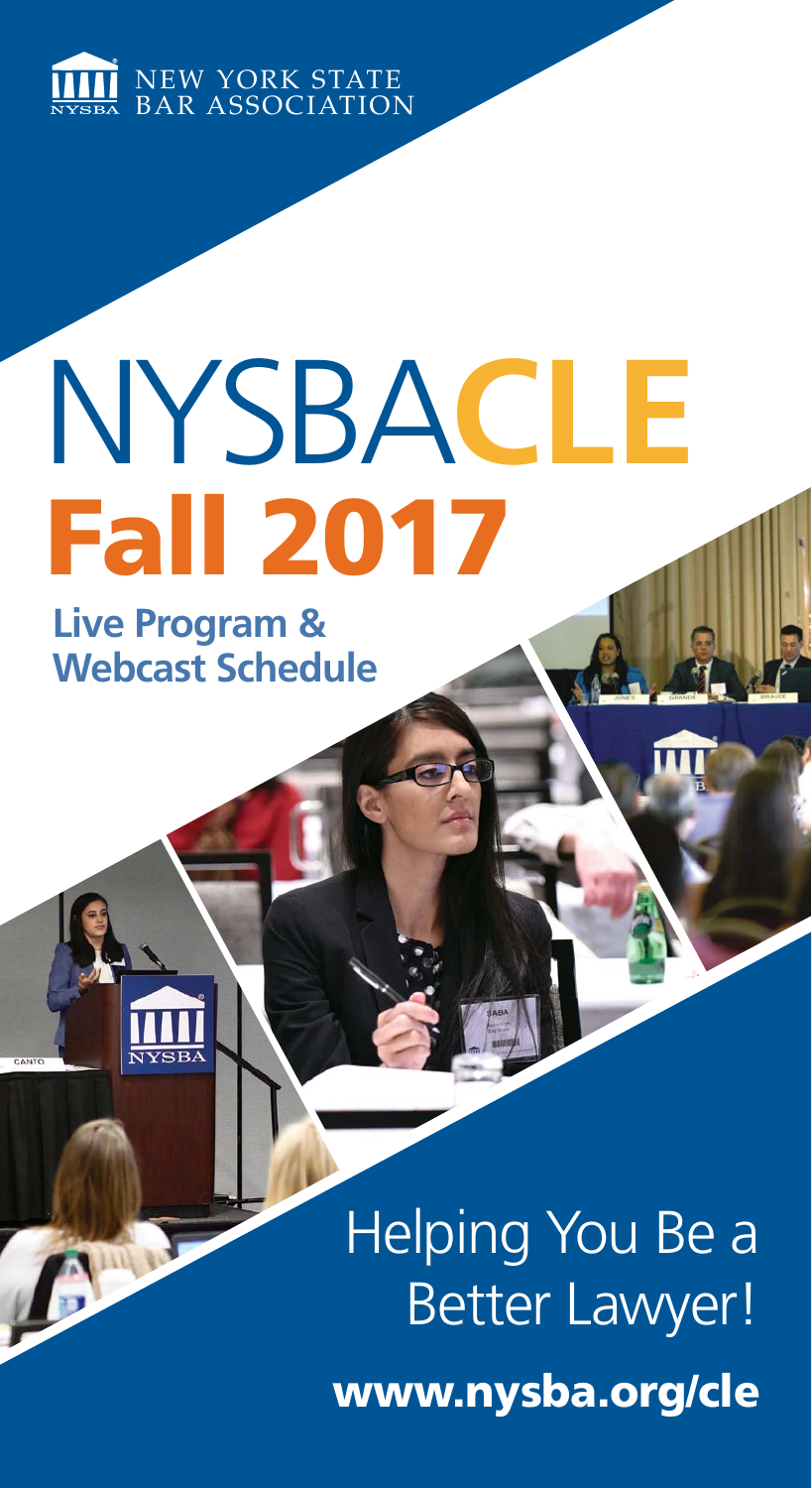# FALL 2017 CLE Course Offerings

## September

#### **Defending DWI Cases: The Critical Issues**

**8.0 MCLE Credits:** 3.5 Professional Practice, 3.5 Skills, 1.0 Ethics **Friday, September 8th** | 9:00 a.m. – 5:30 p.m. | Buffalo | Hyatt Place Buffalo/Amherst **Thursday, September 14th** | 9:00 a.m. – 5:30 p.m. | NYC | Radisson Martinique on Broadway Thursday September 28th | 9:00 a.m. - 5:30 p.m. | Albany &  $\Re$ bcast | New York State Bar Association **NYSBA Member: \$195 | Criminal Justice Section Member: \$150** | Non-Member: \$295 | PC: 0ET7

#### **2017 Solo Practitioner Conference**

**6.0 MCLE Credits:** 4.0 Ethics, 2.0 Law Practice Management **Wednesday, September 13th** | 9:00 a.m. – 4:30 p.m. | NYC & | Executive Conference Center **NYSBA Member: \$195** | Non-Member: \$295 | PC: 0EU14

#### **Breach of Fiduciary Duty**

**2.0 MCLE Credits:** 2.0 Professional Practice **Friday, September 15th** | 9:00 a.m. - 10:50 a.m. | NYC & \&bcast | NY Society of Security Analysts **NYSBA Member: \$95 | Business Law Section Member: \$75** | Non-Member: \$195 | PC: 0EU44

#### **Ethical Issues in Litigation Finance**

**1.0 MCLE Credit:** 1.0 Ethics Friday, September 15th | 12:00 p.m. - 1:00 p.m. | NYC & @bcast | NY Society of Security Analysts **NYSBA Member: \$75 | Commercial and Federal Litigation Section Member: \$60** | Non-Member: \$175 | PC: 0EU64

#### **Introduction to Legal Research Using Fastcase**

**1.0 MCLE Credit:** 1.0 Law Practice Management **Monday, September 18th** | 12:00 p.m. – 1:00 p.m. | Albany & | New York State Bar Association **NYSBA Member: Free** | Non-Member: \$50 | PC: 0EV51

#### **Safeguarding Against Cyber Attacks**

**3.0 MCLE Credits:** 2.0 Law Practice Management, 1.0 Ethics Tuesday, September 19th | 1:00 p.m. - 4:00 p.m. | NYC & Webcast | Kraft Kennedy **NYSBA Member: \$75** | Non-Member: \$175 | PC: 0EW24

#### **Conducting SCPA 1404 Discovery**

**6.0 MCLE Credits:** 4.0 Skills, 1.0 Professional Practice, 1.0 Ethics **Monday, September 25th** | 9:00 a.m. – 3:35 p.m. | Albany | New York State Bar Association **Monday, September 25th** | 9:00 a.m. – 3:35 p.m. | Long Island | Long Island Marriott **NYSBA Member: \$150 | Trusts and Estates Law Section Member: \$120** | Non-Member: \$250 | PC: 0EV1

#### **Guardianship Practice in New York**

**7.5 MCLE Credits:** 6.5 Professional Practice, 1.0 Ethics Tuesday, September 26th | 9:00 a.m. - 5:05 p.m. | NYC & \ Obcast | NY Society of Security Analysts **NYSBA Member: \$250 | Co-Sponsoring Section Member Rate: \$195** | Non-Member: \$350 | PC: 0ES84

#### **Henry Miller – The Trial 2017**

**7.5 MCLE Credits:** 6.5 Skills, 1.0 Ethics **Wednesday, September 27th** | 9:00 a.m. – 5:00 p.m. | Long Island | Melville Marriott **NYSBA Member: \$275** | Non-Member: \$375 | PC: 0ES63

## **October**

#### **Drafting to Avoid Elder Abuse**

**2.5 MCLE Credits:** 1.5 Professional Practice, 1.0 Skills **Monday, October 2nd** | 9:30 a.m. - 11:45 a.m. | NYC & \Rebcast | NY Society of Security Analysts **NYSBA Member: \$95 | Trusts and Estates Law Section Member: \$75 Elder Law and Special Needs Section Member: \$75** | Non-Member: \$195 | PC: 0EU54

#### **Cybersecurity Regulations**

**4.0 MCLE Credits:** 4.0 Professional Practice **Monday, October 2nd** | 1:00 p.m. - 5:00 p.m. | NYC & \ \ \ \ be beast | NY Society of Security Analysts **NYSBA Member: \$95 | Commercial and Federal Litigation Section Member: \$75** | Non-Member: \$195 | PC: 0EU74

**Tuition Assistance:** Any New York attorney who as a genuine financial hardship may apply for tuition assistance for a CLE program. Learn more at www.nyaba.org/TuitionAssistance.

The New York State Bar Association has been certified as an accredited provider of Continuing Legal Education in the states of New York, New Jersey, Pennsylvania and California.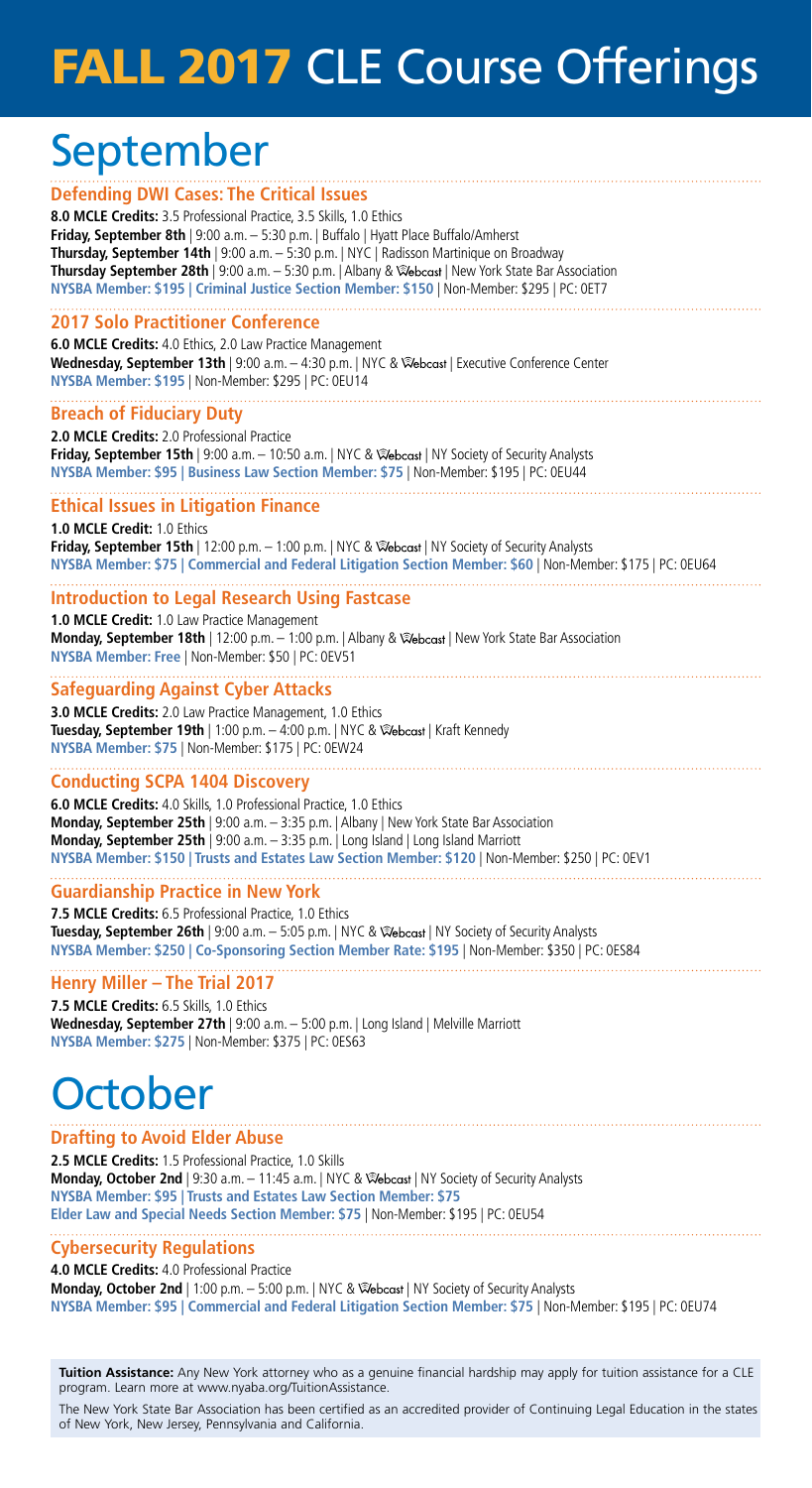#### **Join the conversation! Live Tweet with us using @NYSBACLE @NYSBALPM**

#### **Conducting SCPA 1404 Discovery**

**6.0 MCLE Credits:** 4.0 Skills, 1.0 Professional Practice, 1.0 Ethics **Tuesday, October 3rd** | 9:00 a.m. – 3:35 p.m. | Westchester | Westchester Marriott **Monday, October 23rd** | 9:00 a.m. – 3:35 p.m. | NYC &  $\Re$ bcast | NY Society of Security Analysts **Wednesday, October 25th** | 9:00 a.m. – 3:35 p.m. | Buffalo | Hyatt Place Buffalo/Amherst **Thursday, October 26th** | 9:00 a.m. – 3:35 p.m. | Rochester | RIT Inn & Conference Center **NYSBA Member: \$150 | Trusts and Estates Law Section Member: \$120** | Non-Member: \$250 | PC: 0EV1

#### **Forensic Accounting**

**3.0 MCLE Credits:** 3.0 Professional Practice Tuesday, October 10th | 1:00 p.m. - 3:30 p.m. | NYC & \ Rebcast | Baker Tilly Virchow Krause. LLP **NYSBA Member: \$95 | Family Law Section Member: \$75** | Non-Member: \$195 | PC: 0EV64

#### **Lobbying and the Legislative Process**

**4.0 MCLE Credits:** 2.0 Professional Practice, 2.0 Ethics Thursday, October 12th | 9:00 a.m. - 1:00 p.m. | Albany & Webcast | New York State Bar Association **NYSBA Member: \$135** | Non-Member: \$235 | PC: 0ET61

#### **Risk Management**

**4.0 MCLE Credits:** 4.0 Ethics **Friday, October 13th** | 9:00 a.m. – 1:00 p.m. | Buffalo | Classics V Banquet & Conference Center **Friday, October 20th** | 9:00 am.. – 1:00 p.m. | Rochester | RIT Inn & Conference Center **Friday, October 20th** | 9:00 a.m. – 1:00 p.m. | Westchester | Holiday Inn Mt. Kisco Friday, October 27th | 9:00 a.m. - 1:00 p.m. | Long Island & @bcast | L'Abbate Balkan Colavita & Conti, LLP **Monday, October 30th** | 9:00 a.m. – 1:00 p.m. | Albany | New York State Bar Association **Friday, November 3rd** | 9:00 a.m. – 1:00 p.m. | Syracuse | Crowne Plaza Syracuse Downtown **Friday, November 17th** | 9:00 a.m. – 1:00 p.m. | NYC | NY Society of Security Analysts **NYSBA Member: \$135** | Non-Member: \$235 | PC: 0EV4

#### **Basics of Matrimonial Law Practice**

**7.0 MCLE Credits:** 4.0 Professional Practice, 2.0 Skills, 1.0 Ethics **Monday, October 16th** | 9:00 a.m. – 4:45 p.m. | Buffalo | Hyatt Place Buffalo/Amherst **Monday, October 16th** | 9:00 a.m. - 4:45 p.m. | NYC & \& bcast | NY Society of Security Analysts **Tuesday, October 17th** | 9:00 a.m. – 4:45 p.m. | Westchester | Holiday Inn Mt. Kisco **Wednesday, October 18th** | 9:00 a.m. – 4:45 p.m. | Albany | Shaker Ridge Country Club **Wednesday October 18th** | 9:00 a.m. – 4:45 p.m. | Syracuse | Crowne Plaza Syracuse Downtown **Thursday, October 19th** | 9:00 a.m. – 4:45 p.m. | Long Island | Melville Marriott **NYSBA Member: \$175 | Family Law Section Member: \$140** | Non-Member: \$275 | PC: 0EV3

#### **The Nuts and Bolts of an Uncontested Probate Proceeding**

**1.5 MCLE Credits:** 1.5 Skills Tuesday, October 17th | 11:00 a.m. - 12:15 p.m. | Albany & **@bcast | New York State Bar Association NYSBA Member: \$75** | Non-Member: \$175 | PC: 0ET31

#### **Hope for the Best and Prepare for the Worst: Live & Die by the PreNup**

**4.0 MCLE Credits:** 2.0 Professional Practice, 2.0 Skills **Tuesday, October 17th** | 1:30 p.m. - 5:00 p.m. | Albany & \ibebcast | New York State Bar Association **NYSBA Member: \$135 | Trusts and Estates Law Section Member: \$110 | Family Law Section Member: \$110** Non-Member: \$235 | PC: 0EW41

#### **Henry Miller — The Trial 2017**

**7.5 MCLE Credits:** 6.5 Skills, 1.0 Ethics **Wednesday, October 18th** | 9:00 a.m. – 5:00 p.m. | NYC | NY Society of Security Analysts **NYSBA Member: \$275** | Non-Member: \$375 | PC: 0ES64

#### **Workers Compensation: Law & Practice Update**

**6.0 MCLE Credits:** 4.0 Professional Practice, 1.0 Skills, 1.0 Ethics **Friday, October 20th** | 9:00 a.m. – 4:00 p.m. | NYC | NY Society of Security Analysts **Friday, October 20th** | 9:00 a.m. – 4:00 p.m. | Syracuse | Sheraton Syracuse University Hotel **NYSBA Member: \$175 | Torts, Insurance and Compensation Law Section Member: \$140** | Non-Member: \$275 | PC: 0ET1

#### **New York Fair Trial/Free Press Conference**

**2.0 MCLE Credits:** 2.0 Professional Practice **Monday, October 23rd** | 12:00 p.m. – 2:15 p.m. | NYC | New York University School of Law **NYSBA Member: Free** | Non-Member: \$150 | PC: 0EV84

#### **Update 2017**

**7.5 MCLE Credits:** 6.0 Professional Practice, 1.5 Ethics Tuesday, October 24th | 9:00 a.m. - 5:00 p.m. | NYC & \ ebcast | NY Society of Security Analysts **NYSBA Member: \$175** | Non-Member: \$275 | PC: 0EW34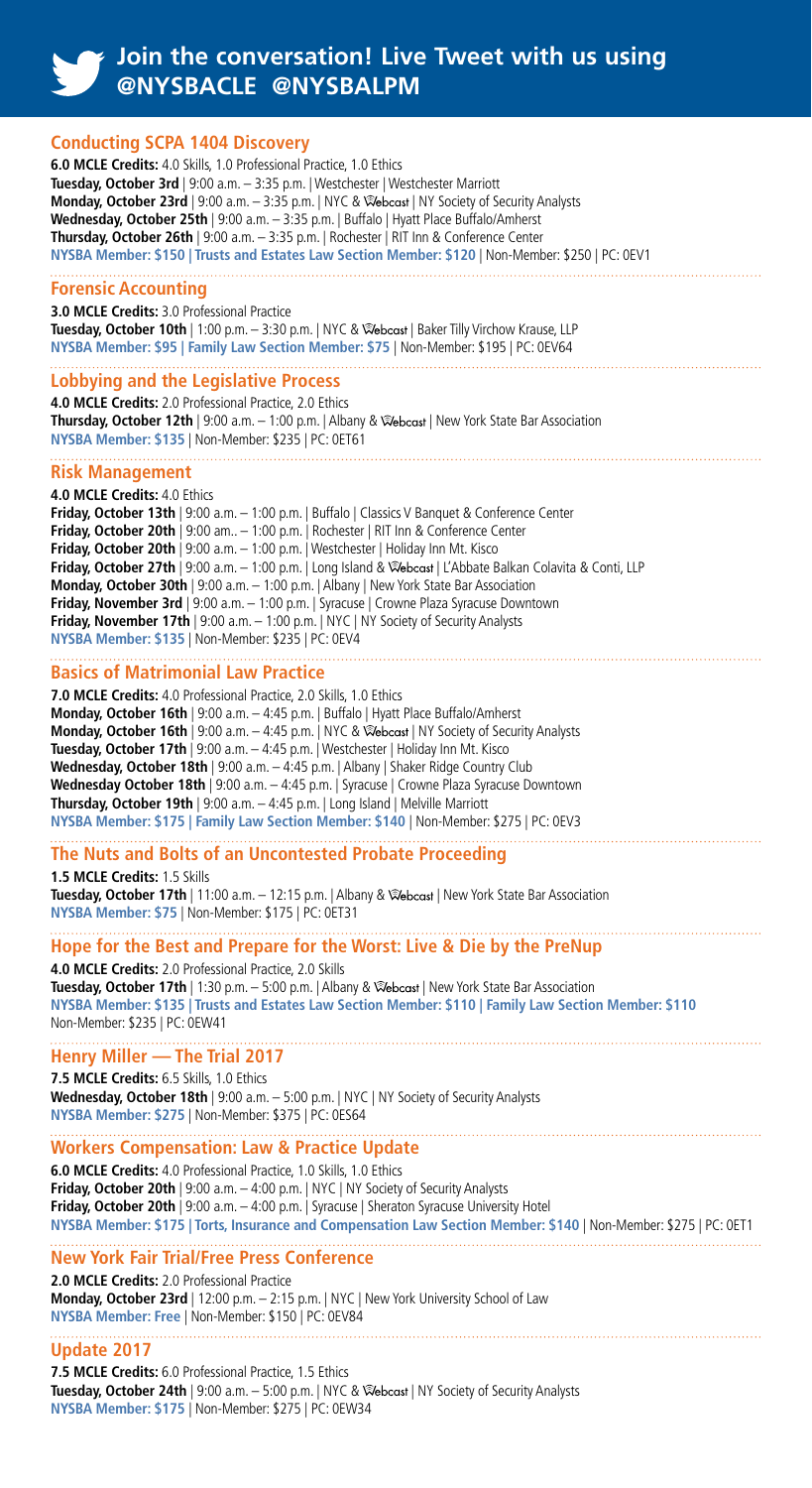### www.nysba.org/cle **or call** 1.800.582.2452

| <b>Deposition Boot Camp</b><br>4.0 MCLE Credits: 2.0 Professional Practice, 2.0 Skills<br><b>Tuesday, October 24th</b>   9:00 a.m. $-$ 1:00 p.m.   Long Island   Melville Marriott<br>NYSBA Member: \$150   Trial Lawyers Section Member: \$120   Non-Member: \$250   PC: 0EU33                                                                                                       |
|---------------------------------------------------------------------------------------------------------------------------------------------------------------------------------------------------------------------------------------------------------------------------------------------------------------------------------------------------------------------------------------|
| <b>Legal Ethics in the Digital Age</b><br>4.0 MCLE Credits: 4.0 Ethics<br><b>Wednesday, October 25th</b>   9:00 a.m. $-$ 1:00 p.m.   NYC & $\Re$ bcast   NY Society of Security Analysts<br>NYSBA Member: \$135   Commercial and Federal Litigation Section Member: \$110   Non-Member: \$235   PC: 0ES24                                                                             |
| <b>Drone Law: Regulatory and Data Collection Issues</b><br>2.0 MCLE Credits: 2.0 Professional Practice<br><b>Wednesday, October 25th</b>   2:00 p.m. - 4:00 p.m.   NYC & <i>Rebcast</i>   NY Society of Security Analysts<br>NYSBA Member: \$95   Commercial and Federal Litigation Section Member: \$80   Non-Member: \$195   PC: 0ET84                                              |
| <b>Food Truck Law</b><br>1.0 MCLE Credits: 1.0 Professional Practice<br><b>Thursday, October 26th</b>   3:00 p.m. $-$ 4:00 p.m.   NYC & $\sqrt{2}$ bcast   Arent Fox LLP<br>NYSBA Member: \$50   Food, Drug and Cosmetic Law Section Member: \$25   Non-Member: \$150   PC: 0EW54                                                                                                     |
| <b>Celebrity Endorsements: Legal Considerations</b><br>1.0 MCLE Credit: 1.0 Professional Practice<br><b>Thursday, October 26th</b>   4:00 p.m. $-$ 5:00 p.m.   NYC & $\hat{\infty}$ ebcast   Arent Fox LLP<br>NYSBA Member: \$50   Food, Drug and Cosmetic Law Section Member: \$25   Non-Member: \$150   PC: 0EW64                                                                   |
| <b>Women on the Move</b><br>4.0 MCLE Credits: 3.0 Skills, 1.0 Ethics<br><b>Thursday, October 26th</b>   1:00 p.m. - 5:00 p.m.   Westchester   Larchmont Shore Club<br>NYSBA Member: \$125   Non-Member: \$250   PC: 0EW17                                                                                                                                                             |
| <b>Art of the Brownfield Deal</b><br>3.0 MCLE Credits: 2.0 Skills, 1.0 Professional Practice<br>Friday, October 27th   9:00 a.m. - 12:00 p.m.   NYC & <i>Rebcast</i>   Fried, Frank, Harris, Shriver & Jacobson LLP<br>NYSBA Member: \$90   Environmental and Energy Law Section Member: \$50<br>Real Property Law Section Member: \$50   Non-Member: \$150   PC: 0EV94               |
| LYC 41st Civics and Law Related Education Conference   Participation in Government<br><b>6.0 MCLE Credits:</b> 6.0 Professional Practice<br><b>Friday, October 27th</b>   9:00 a.m. $-$ 3:45 p.m.   Lake George   The Sagamore Resort, Bolton Landing<br>NYSBA Member: \$75   Teachers: \$75   Office of Children and Family Services Employee: Free<br>Non-Member: \$150   PC: LYC41 |
| <b>Attorney Escrow Accounts</b><br>4.0 MCLE Credits: 4.0 Ethics<br><b>Friday, October 30th</b>   9:00 a.m. $-$ 1:00 p.m.   NYC & $\Re$ becast   NY Society of Security Analysts<br>NYSBA Member: \$135   Non-Member: \$235   PC: 0EV24                                                                                                                                                |
| Novembor                                                                                                                                                                                                                                                                                                                                                                              |

## November

#### **Removing Real Estate Development Obstacles**

**4.5 MCLE Credits:** 4.5 Professional Practice Thursday, November 2nd | 9:00 a.m. - 1:00 p.m. | NYC & \ Obcast | NY Society of Security Analysts **Monday, November 6th** | 9:00 a.m. – 1:00 p.m. | Albany | New York State Bar Association **NYSBA Member: \$135 | Real Property Law Section Member: \$110** | Non-Member: \$235 | PC: 0EW7

#### **Deposition Boot Camp**

**4.0 MCLE Credits:** 2.0 Professional Practice, 2.0 Skills **Friday, November 3rd** | 9:00 a.m. – 1:00 p.m. | Rochester | RIT Inn & Conference Center **Saturday, November 4th** | 9:00 a.m. – 1:00 p.m. | Buffalo | Hyatt Place Buffalo/Amherst **Friday, November 17th** | 9:00 a.m. - 1:00 p.m. | Westchester | Westchester Marriott **NYSBA Member: \$150 | Trial Lawyers Section Member: \$120** | Non-Member: \$250 | PC: 0EU3



**Accommodations for Persons with Disabilities:** NYSBA welcomes participation by individuals with disabilities. NYSBA is committed to complying with all applicable laws that prohibit discrimination against individuals on the basis of disability in the full and equal enjoyment of its goods, services, programs, activities, facilities, privileges, advantages, or accommodations. To request auxiliary aids or services or if you have any questions regarding accessibility, please contact Cindy O'Brien at (518) 487-5585 or [cobrien@nysba.org](mailto:cobrien@nysba.org).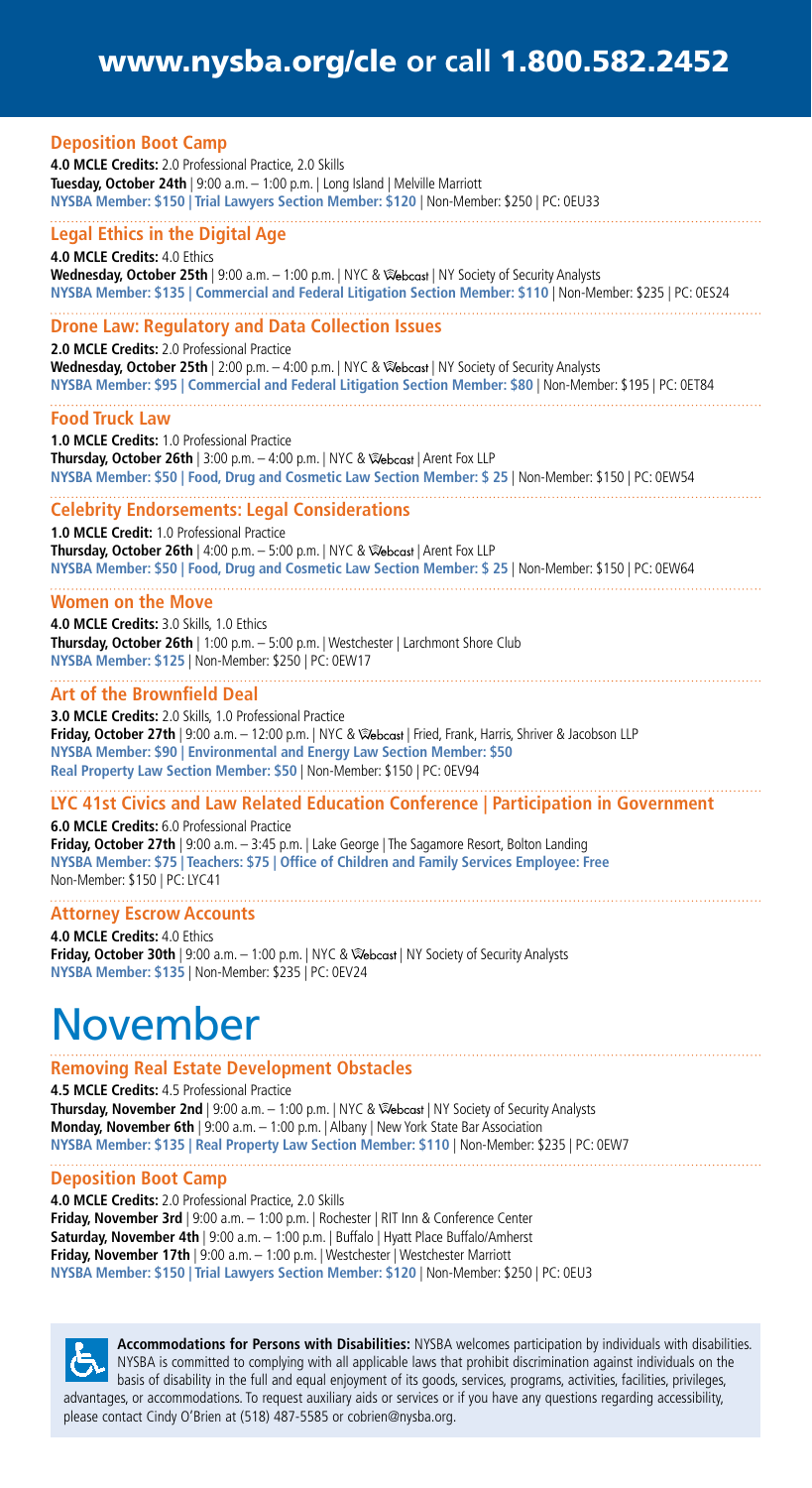| Henry Miller - The Trial 2017                                                                                                                                                                               |
|-------------------------------------------------------------------------------------------------------------------------------------------------------------------------------------------------------------|
| 7.5 MCLE Credits: 6.5 Skills, 1.0 Ethics                                                                                                                                                                    |
| Wednesday, November 8th   9:00 a.m. - 5:00 p.m.   Albany & \&ebcast   New York State Bar Association<br>NYSBA Member: \$275   Non-Member: \$375   PC: 0ES61                                                 |
| 15th Annual Sophisticated Trusts & Estates Institute                                                                                                                                                        |
| 8.0 MCLE Credits: 7.0 Professional Practice, 1.0 Ethics                                                                                                                                                     |
| <b>Thursday, November 9th</b>   9:00 a.m. - 5:10 p.m.   NYC & $\&$ ebcast   Crowne Plaza Times Square<br>NYSBA Member: \$495   Trusts and Estates Law Section Member: \$420   Non-Member: \$695   PC: 0ER14 |
| <b>Attorney Escrow Accounts</b>                                                                                                                                                                             |
| 4.0 MCLE Credits: 4.0 Ethics                                                                                                                                                                                |
| <b>Thursday, November 9th</b>   9:00 a.m. $-$ 1:00 p.m.   Albany   New York State Bar Association<br>Thursday, November 30th   9:00 a.m. - 1:00 p.m.   Syracuse   Sheraton Syracuse University Hotel        |
| NYSBA Member: \$135   Non-Member: \$235   PC: 0EV2                                                                                                                                                          |
| <b>Update 2017</b>                                                                                                                                                                                          |
| 7.5 MCLE Credits: 6.0 Professional Practice, 1.5 Ethics                                                                                                                                                     |
| <b>Monday, November 13th</b>   9:00 a.m. $-$ 5:00 p.m.   Albany   New York State Bar Association<br>NYSBA Member: \$175   Non-Member: \$275   PC: 0EW31                                                     |
| <b>Basics of Elder Law and Special Needs Practice</b>                                                                                                                                                       |
| 7.5 MCLE Credits: 6.5 Professional Practice, 1.0 Ethics                                                                                                                                                     |
| Monday, November 13th   9:00 a.m. - 5:00 p.m.   NYC & $\&$ ebcast   NY Society of Security Analysts<br>Monday, November 13th   9:00 a.m. - 5:00 p.m.   Syracuse   Sheraton Syracuse University Hotel        |
| Tuesday, November 14th   9:00 a.m. - 5:00 p.m.   Long Island   Melville Marriott                                                                                                                            |
| Tuesday, November 14th   9:00 a.m. - 5:00 p.m.   Westchester   Westchester Marriott                                                                                                                         |
| Thursday, November 16th   9:00 a.m. - 5:00 p.m.   Albany   New York State Bar Association<br>NYSBA Member: \$175   Elder Law and Special Needs Section Member: \$140   Non-Member: \$275   PC:0ES7          |
| <b>Fundamentals of Health Law</b>                                                                                                                                                                           |
| 7.0 MCLE Credits: 7.0 Professional Practice                                                                                                                                                                 |
| Wednesday, November 15th   9:00 a.m. - 4:30 p.m.   Albany & @ebcast   New York State Bar Association                                                                                                        |
| NYSBA Member: \$175   Health Law Section Member: \$140   Non-Member: \$275   PC: 0ET51                                                                                                                      |
| <b>Representing the Start-Up Venture: Part I</b>                                                                                                                                                            |
| 8.0 MCLE Credits: 7.0 Professional Practice, 1.0 Ethics                                                                                                                                                     |
| Thursday, November 16th   9:00 a.m. - 5:00 p.m.   NYC & $\sqrt{2}$ ebcast   CUNY Graduate Center<br>NYSBA Member: \$175   Non-Member: \$275   PC: 0EV74                                                     |
| <b>Risk Management</b>                                                                                                                                                                                      |
| 4.0 MCLE Credits: 4.0 Ethics                                                                                                                                                                                |
| Friday, November 17th   9:00 a.m. $-$ 1:00 p.m.   NYC   NY Society of Security Analysts                                                                                                                     |
| NYSBA Member: \$135   Non-Member: \$235   PC: 0EV44                                                                                                                                                         |
| <b>Workers Compensation: Law &amp; Practice Update</b>                                                                                                                                                      |
| 6.0 MCLE Credits: 4.0 Professional Practice, 1.0 Skills, 1.0 Ethics<br>Friday, November 17th   9:00 a.m. $-$ 4:00 p.m.   Albany & $\sqrt{2}$ ebcast   New York State Bar Association                        |
| Friday, November 17th   9:00 a.m. $-$ 4:00 p.m.   Buffalo   Adam's Mark Hotel                                                                                                                               |
| NYSBA Member: \$175   Torts, Insurance and Compensation Law Section Member: \$140   Non-Member: \$275   PC: 0ET1                                                                                            |
| <b>New York Not-for-Profit Organizations</b>                                                                                                                                                                |
| 7.5 MCLE Credits: 7.0 Professional Practice, 0.5 Ethics                                                                                                                                                     |

**Thursday, November 30th** | 8:45 a.m. – 5:00 p.m. | Albany & *Sebcast* | New York State Bar Association **NYSBA Member: \$175** | Non-Member: \$275 | PC: 0ET21

## **2017 Section Destination Meetings**

**International Section** Antigua, Guatemala | September 11-14

**Trusts and Estates Law Section** Buffalo, NY | September 14-15

**Young Lawyers Section** Syracuse, NY | September 22-24

**Business Law Section** New York City | October 13

**Labor and Employment Law Section** Bolton Landing, NY | October 20-22

**Environmental and Energy Law Section** Saratoga, NY | October 20-22

www.nysba.org/Sections

**Elder Law and Special Needs Section**  Tarrytown, NY | October 26-27

**Local and State Government Law Section** Saratoga, NY | October 27-28

**Health Law Section** Albany, NY | October 27

**Torts, Insurance and Compensation Law Section** Nashville, TN | November 9-12

**Commercial and Federal Litigation Section** New York City | November 15

**Entertainment, Arts and Sports Law Section** New York City | November 17